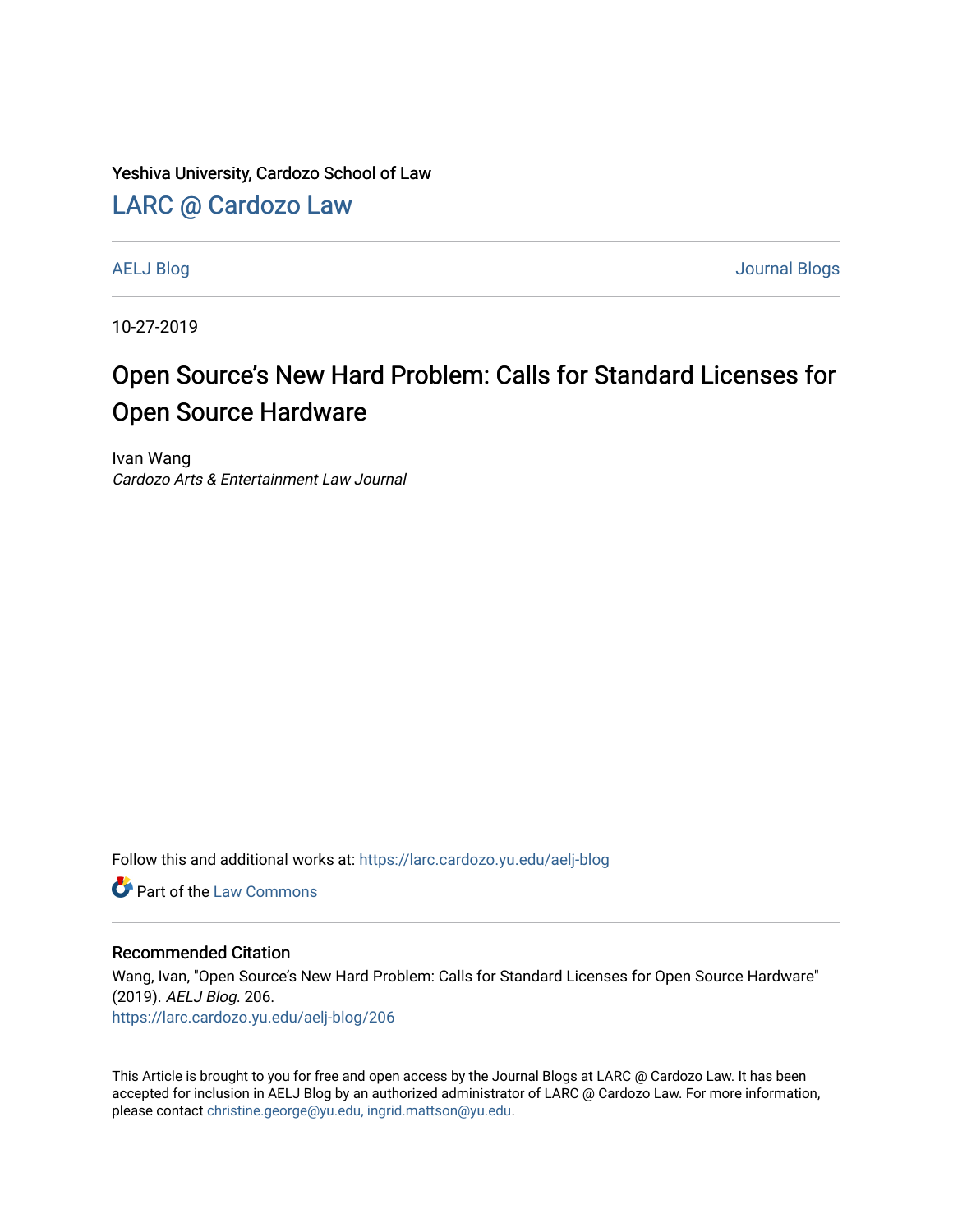## **Open Source's New Hard Problem: Calls for Standard Licenses for Open Source Hardware**

BY **IVAN WANG**/ ON OCTOBER 27, 2019



"Hello. My name is Open Source." Created by Jessica Duensing for opensource.com. Licensed under CC BY-SA 2.0. https://www.flickr.com/photos/opensourceway/6554314981/

The term "Open Source" is often associated with the vibrant tech community of developers and entrepreneurs. Thanks to the popularity and the media coverage of software tech startup companies, the public usually treats "Open Source" synonymously with "Open Source Software." Despite its apparent defiance to many aspects of intellectual property law, Open Source Software is practically a specific application of intellectual property law that it "allows recipients to use the software without restriction, examine the source code, change the software, and make further distributions of the original or modified software to other recipients."[\[1\]](https://cardozoaelj.com/2019/10/27/open-sources-new-hard-problem-calls-for-standard-licenses-for-open-source-hardware/#_ftn1) More importantly, it also mandates that any recipients further down the stream must enjoy exactly the same freedoms. Open Source Hardware shares the same model, yet, with added complexities of the physical property.

Historically, Open Source Hardware has not been as widely acknowledged as its older, more established sibling, Open Source Software. In exploring the reasons behind the apparent discrepancy of development level between Open Source Hardware and Open Source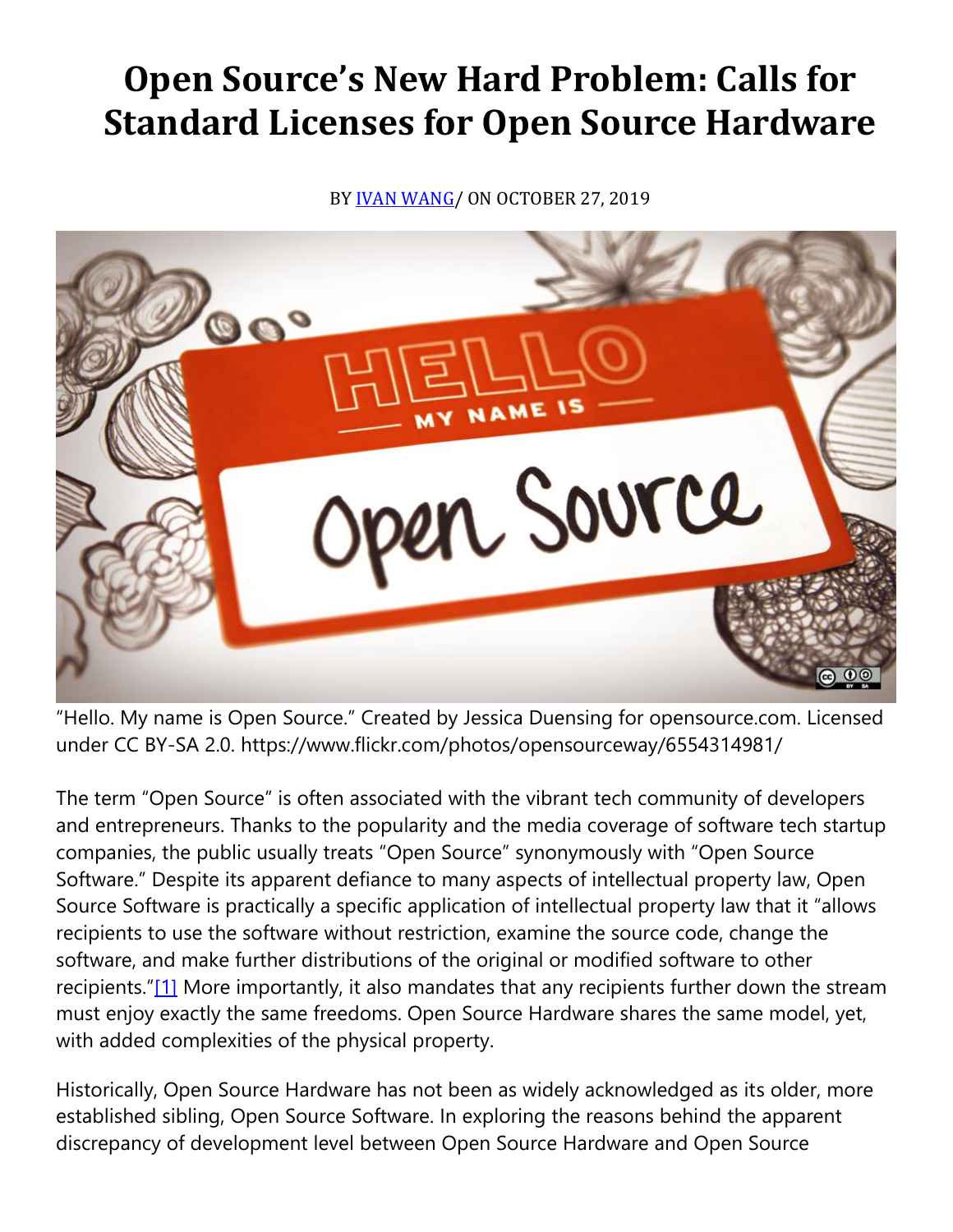Software, it is arguable that "Open Source" depends more on business models than it does on pure technologies or on individual technologists. As one researcher noted, firms seek interorganizational innovation and work beyond their boundaries to obtain and commercialize innovation, thus forming a paradigm of "open innovation." $[2]$  The development of Open Source Software has significantly enjoyed the boost brought by Network Effect<sup>[3]</sup> as emerging business models connect a constantly increasing quantity of users and contributors.

However, it would be an untenable position to ignore Open Source Software's reliance on technologies, too—the most fundamental amongst which is the Internet. Enabling technologies and innovative business models work in accordance while mutually reinforcing each other in turns. The process can be analogous to a pendulum movement, which pushes technology cycles forward. The hardware tech industries might be still waiting for a technology disruption that is able to transform them the same way as the Internet does to software industries. Yet, the public has already seen some trends that could incrementally redefine the hardware industries. Earlier this year, Facebook demonstrated "Minipack," an open modular switch for datacenters, which it donated to the Open Compute Project, an organization that shares data center product designs among companies[.\[4\]](https://cardozoaelj.com/2019/10/27/open-sources-new-hard-problem-calls-for-standard-licenses-for-open-source-hardware/#_ftn4) The idea is "to provide the industry with a standardized solution toward the goal of mitigating errors and helping operators manage switches more effectively," and "to drive innovation and give these designs to the community for others to use."[\[5\]](https://cardozoaelj.com/2019/10/27/open-sources-new-hard-problem-calls-for-standard-licenses-for-open-source-hardware/#_ftn5) Also, in July this year, Arm Holdings launched Flexible Access, a new licensing scheme "for startups to gain access to a wide range of Arm's intellectual property (IP) without any upfront licensing costs."[\[6\]](https://cardozoaelj.com/2019/10/27/open-sources-new-hard-problem-calls-for-standard-licenses-for-open-source-hardware/#_ftn6) This move is significant because Arm is probably the most famous proprietary licensing business and it operates in probably the most secretive area of all hardware technologies, namely the semiconductor microprocessors (for example, CPUs and GPUs). As observed by *The Economist*, this move is, at least partially, motivated by the challenges brought to Arm by "RISC-V," a new technology which can be loosely defined as an Open Source alternative to Arm's proprietarily designed microprocessor architectures[.\[7\]](https://cardozoaelj.com/2019/10/27/open-sources-new-hard-problem-calls-for-standard-licenses-for-open-source-hardware/#_ftn7)

The two instances discussed in the immediate above paragraph are joined by the ongoing trends in Internet of Things (IoT). Unlike pure software, the ecosystem of IoT involves, more extensively, physical devices and interfaces with material surroundings. Open Source Hardware is quickly gaining traction as more developers jump into IoT designs.<sup>[8]</sup>

From a law perspective, Open Source Hardware shares an important characteristic with Open Source Software, which is the seemingly paradoxical interaction with intellectual property law. As one legal scholar has put, "the rising interest in open source innovation also calls into question one of the fundamental assumptions underlying the law of intellectual property namely that strong proprietary intellectual property rights are necessary to create an incentive to innovate . . . . "[\[9\]](https://cardozoaelj.com/2019/10/27/open-sources-new-hard-problem-calls-for-standard-licenses-for-open-source-hardware/#_ftn9) On the other hand, Open Source developments "ultimately depend as much on the legal tools provided by existing intellectual property regimes . . . ."[\[10\]](https://cardozoaelj.com/2019/10/27/open-sources-new-hard-problem-calls-for-standard-licenses-for-open-source-hardware/#_ftn10) Enquiries into the real definition of Open Source will inevitably touch on said paradox. CERN OH[L\[11\],](https://cardozoaelj.com/2019/10/27/open-sources-new-hard-problem-calls-for-standard-licenses-for-open-source-hardware/#_ftn11)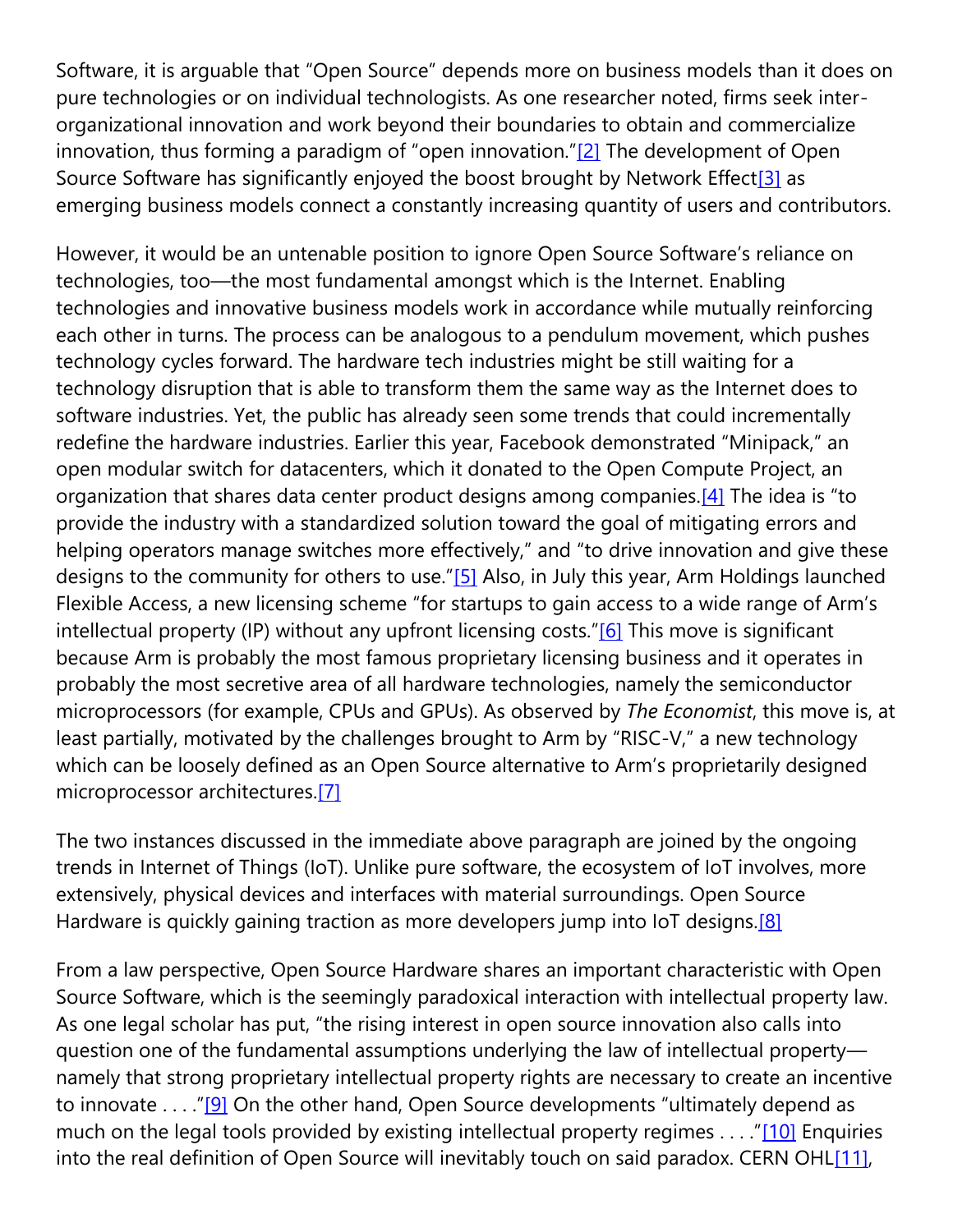one of the major licenses for Open Source Hardware, defines its license model as a legal framework that will allow for the formal recognition and endorsement of Open Source Hardware, while protecting intellectual property. Development methodologies aside, the only way to legally distinguish Open Source models from proprietary models or, the other end of the spectrum, free-wares, is to utilize the framework of intellectual property law. For instance, the forerunner in the Open Source Software movement, General Public License (GPL or GNU), "uses copyright law to ensure perpetual software freedoms, so long as the rules are followed. This unique use of copyright is called *copyleft*."[\[12\]](https://cardozoaelj.com/2019/10/27/open-sources-new-hard-problem-calls-for-standard-licenses-for-open-source-hardware/#_ftn12) There are many licenses other than GPL and they are all uses of intellectual property law. To some extents, the legal definition of any Open Source development is its license and the license is its legal definition. Each of the Open Source developments applies a customized set of rules within the intellectual property law framework[.\[13\]](https://cardozoaelj.com/2019/10/27/open-sources-new-hard-problem-calls-for-standard-licenses-for-open-source-hardware/#_ftn13)

During the three decades since the creation of GPL, a great number of Open Source Software licenses have emerged, which has led to the existence of "license proliferation."[\[14\]](https://cardozoaelj.com/2019/10/27/open-sources-new-hard-problem-calls-for-standard-licenses-for-open-source-hardware/#_ftn14) Although it is proof of various viable business models of Open Source Software, license proliferation results in "confusion and potential liability."[\[15\]](https://cardozoaelj.com/2019/10/27/open-sources-new-hard-problem-calls-for-standard-licenses-for-open-source-hardware/#_ftn15) Still early in maturity compared to software, Open Source Hardware could inherit the same issue. Moreover, the differences in nature between hardware and software may add complexities to the problem.

First, Network Effect in software development induces the community to gravitate towards several licenses. Although hardware design and manufacture can also benefit from standardization, it would happen only at relatively late stages because the hardware product life cycles lack the near-real-time feedbacks that are often inherent to the software. As a result, hardware developers tend to adopt a more fractured set up of licenses and it is more difficult to mitigate the incompatibility issues. Also, the geographical locations of hardware design inception and manufacture realization are sometimes far apart, which generates an extra layer of incompatibility.

Second, the value chain of the hardware industry does not share the near-zero marginal costs that the software industry often enjoys. In open innovation collaboration, contribution attribution (not necessarily monetary) is a key aspect[.\[16\]](https://cardozoaelj.com/2019/10/27/open-sources-new-hard-problem-calls-for-standard-licenses-for-open-source-hardware/#_ftn16) Substantial marginal costs translate to significant "frictions" during the process of product development. It is thus substantially less intuitive to come up with a licensing scheme that reconciles between the "innovation-imitation-improvement dynamics"[\[17\]](https://cardozoaelj.com/2019/10/27/open-sources-new-hard-problem-calls-for-standard-licenses-for-open-source-hardware/#_ftn17) and the free-riding problems.

Last but not least, a significant portion of the early adopters of Open Source Hardware are scientists in research institutions. They are often motivated by saving tooling cost or having full control of tools that facilitates their institutional projects.<sup>[18]</sup> Since the work products generated by these scientists using Open Source Hardware tools are proprietary to their respective institutions, careful design of relevant licenses is necessary.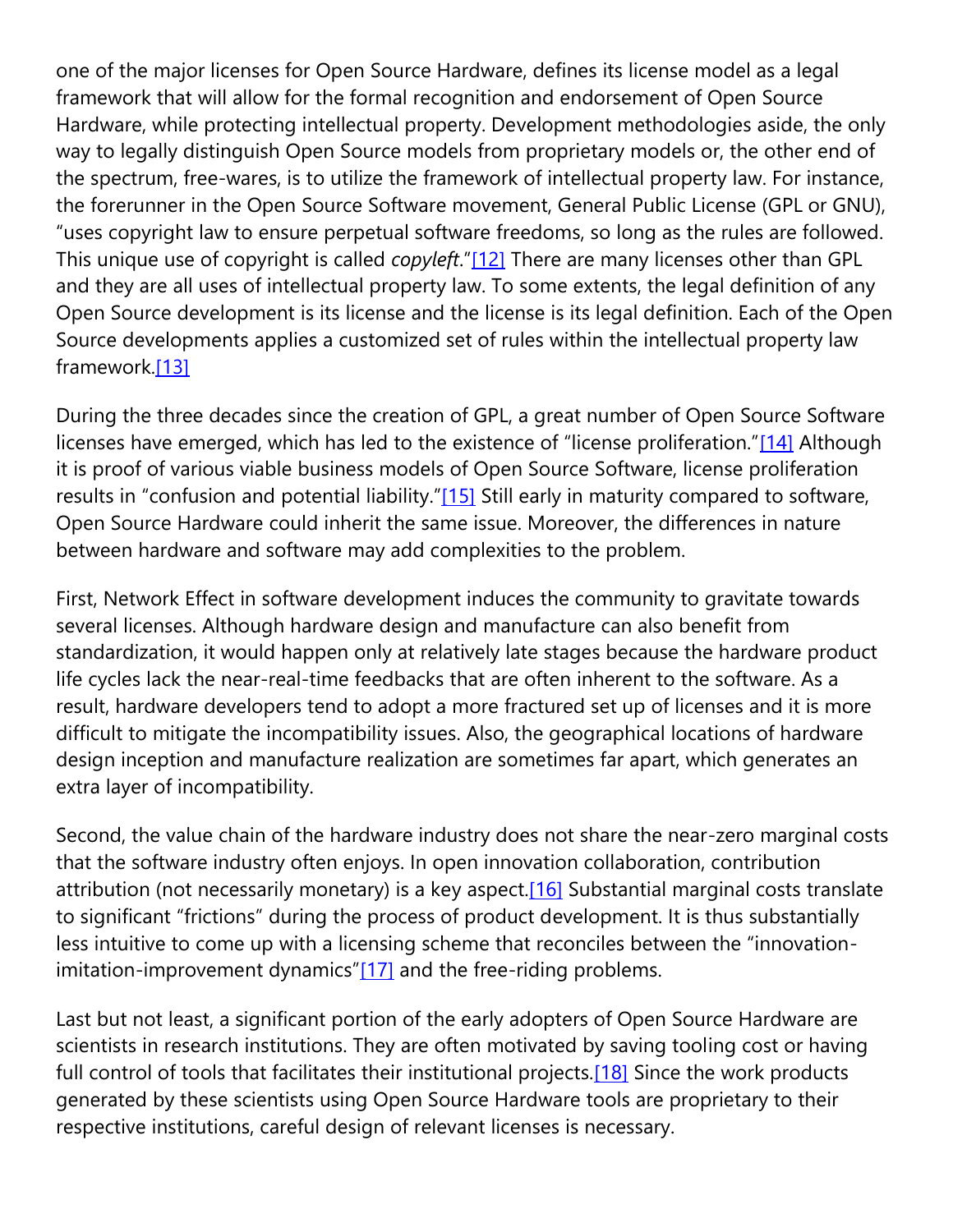In conclusion, Open Source Hardware is both following Open Source Software's steps and also exploring a path of its own. Despite major license like Creative Commons (CC), CERN OHL, and TAPR OHL<sup>[19]</sup>, the community is still seeking several internationally recognized standard licenses. The goals of such industry standards will be both enabling design freedom and mitigating incompatibility confusion.

*Ivan Wang is a Second Year Law Student at the Benjamin N. Cardozo School of Law and a Staff Editor at the Cardozo Arts & Entertainment Law Journal. Prior to law school, Ivan worked in two tech startups that develop semiconductor solutions for modern data centers and communication networks. Ivan is interested in patent law and technology law. Ivan also serves on Cardozo Intellectual Property Law Society as the IT/Software Chair.*

[\[1\]](https://cardozoaelj.com/2019/10/27/open-sources-new-hard-problem-calls-for-standard-licenses-for-open-source-hardware/#_ftnref1) Jeffrey Robert Kaufman, *Sharing vs. free vs. public: The real definition of open source*, Opensource.com (Oct. 3, 2019), https://opensource.com/article/19/10/shareware-vs-opensource?utm\_campaign=intrel.

[\[2\]](https://cardozoaelj.com/2019/10/27/open-sources-new-hard-problem-calls-for-standard-licenses-for-open-source-hardware/#_ftnref2) Joel West, *Policy Challenges of Open, Cumulative, and User Innovation*, 30 Wash. U. J.L. & Pol'y 17 (2009) (a paper in the "Business, Law, and Engineering Perspectives on Open Source Innovation" part of the symposium "Open Source and Proprietary Models of Innovation: Beyond Ideology").

[\[3\]](https://cardozoaelj.com/2019/10/27/open-sources-new-hard-problem-calls-for-standard-licenses-for-open-source-hardware/#_ftnref3) D'Arcy Coolican and Li Jin, *The Dynamics of Network Effects*, A16z.com (Dec. 13, 2018), https://a16z.com/2018/12/13/network-effects-dynamics-in-practice/.

[\[4\]](https://cardozoaelj.com/2019/10/27/open-sources-new-hard-problem-calls-for-standard-licenses-for-open-source-hardware/#_ftnref4) Kyle Wiggers, *Facebook debuts Minipack, an open modular switch for datacenters*, Venturebeat (Mar. 14, 2019), https://venturebeat.com/2019/03/14/facebook-debutsminipack-an-open-modular-switch-for-datacenters/.

[\[5\]](https://cardozoaelj.com/2019/10/27/open-sources-new-hard-problem-calls-for-standard-licenses-for-open-source-hardware/#_ftnref5) *Id.* (Quoting director of engineering at Facebook Hans-Juergen Schmidtke).

[\[6\]](https://cardozoaelj.com/2019/10/27/open-sources-new-hard-problem-calls-for-standard-licenses-for-open-source-hardware/#_ftnref6) Frederic Lardinois, *Arm's new licensing option lets its partners experiment and test for free before they pay*, Techcrunch (July 16, 2019), https://techcrunch.com/2019/07/16/arms-newlicensing-option-lets-its-partners-experiment-and-test-for-free-before-they-pay/.

[\[7\]](https://cardozoaelj.com/2019/10/27/open-sources-new-hard-problem-calls-for-standard-licenses-for-open-source-hardware/#_ftnref7) *A new blueprint for microprocessors challenges the industry's giants*, The Economist, Oct. 3, 2019.

[\[8\]](https://cardozoaelj.com/2019/10/27/open-sources-new-hard-problem-calls-for-standard-licenses-for-open-source-hardware/#_ftnref8) *See* Scott Tattersall, *How to build custom IoT hardware with Arduino*, Opensource.com (Jan. 10, 2018), https://opensource.com/article/17/12/how-build-custom-iot-hardware-arduino; *see also* Leon Anavi, *Give old electronics new life with Linux and Raspberry Pi*, Opensource.com (Oct. 3, 2017), https://opensource.com/article/17/10/giving-retro-electronics-new-life.